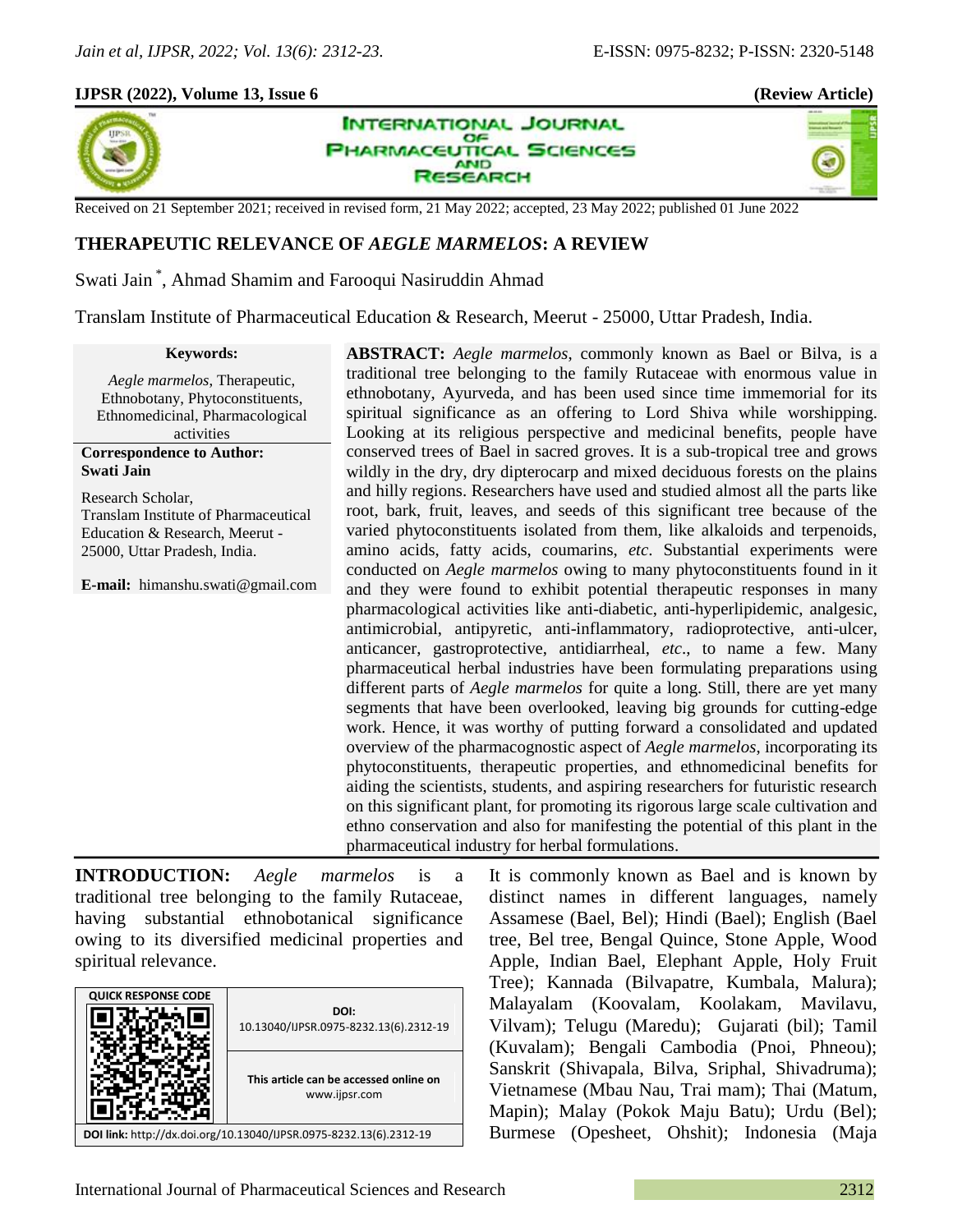batuh, Maja); Marathi (Kaveeth); Nepali (Bel, Gudu); Sinhalese (Beli)  $^{1, 2, 3}$ .

**Origin and Geographical Distribution:** It is a subtropical plant. It can naturally survive at an altitude up to 1200m. It can thrive well in conditions where other trees cannot survive, like in temperature variation between 50 to -7 degrees Celsius, without showing any retardation in growth. It can grow even in soil with a pH between 5-10 and withstand waterlogging. Though it is trusted to have originated in India in central India and the Eastern Ghats, its existence in other countries can be due to human activities in the past. A Chinese Buddhist pilgrim named Hiuen Tsiang, who visited India in 1629 AD is known to have detected the existence of the Bael tree here  $3, 4, 5$ . It is grown mainly in the vicinity of temples due to its mythological connection. It grows wildly in the dry, dry dipterocarp and mixed deciduous forests on the plains and hilly regions. It is widely distributed in India, Sri Lanka, China, Cambodia, Ceylon, Nepal, Bangladesh, Vietnam, Myanmar, Laos, Philippines, Pakistan, Indonesia, Tibet, Malaysia, Thailand, Java, and Fiji. In India, it can be seen along the Himalayan foothills, in the states of Uttar Pradesh, Chhattisgarh, Bihar, Madhya Pradesh, Jharkhand, Uttaranchal, Jammu and Kashmir, Karnataka, Kerala, Punjab, Tamil Nadu, East Coast, Deccan Plateau and West Bengal<sup>4, 5, 6</sup>.

**Botanical Description:** Bael is a deciduous, medium-sized tree grows slowly, has a short trunk, and attains a height of about 12- 15m. It has a short trunk; the bark is grayish or pale brown, thick, finely fissured with flaking or smooth textured. Its branches spread out; young ones are laden with stiff and straight spines the lower branches mostly droop downwards. Thorns are axillary, about 2.5 cm long. A gummy and clear sap exudes from its wounded branches, which gradually hangs down and becomes solid. It resembles gum Arabic. At first, it tastes sweet but later starts to irritate the throat  $6, 7, 8$ . The leaves of Bael are alternate, compound, or single. They are usually trifoliate with three leaflets and occasionally with five leaflets when compound. The leaflets are ovatelanceolate or ovate shaped, with pointed or tapering tips and measuring 5-14 cm long and 2-6cm wide. The terminal leaflet has a long petiole, around 1-2.5 inches long, while the lateral ones lack a petiole.

The new foliage appears pinkish-maroon, exhibiting a glossy appearance. The mature leaves are smooth and dark green. When bruised, the mature leaves give off a displeasing odor. Each leaflet bears 4 to12 pairs of side veins joining at the margins<sup>4, 6, 7, 8</sup>. The flowers are aromatic, bisexual, pale green or yellowish, measuring 1.5 to 2 cm in length, present as unbranched, drooping, and short clusters at the end of leaf axils or the twigs. They usually appear along with new leaves. The flowers are oval, oblong, thick, and blunt, and each bears five (rarely four) fleshy and curved petals with 50 or more stamens which are greenish-yellow in color. The calyx is shallow, having short five sepals, pubescent outwards  $3, 5, 8, 9$ .

The fruit is a little pear-shaped or globose, has a diameter of 5-12 cm, and has a very hard rind on the outside, which does not break open even on ripening. It is green when unripe and turns yellowish-brown when fully ripe. Inside, it has 8- 20 less defined segments, triangular-shaped, having dark and thick walls that are orange in color. These segments contain a pale orange, resinous, aromatic, pasty, sweet, somewhat astringent pulp with 10-15 seeds. Seeds are about a cm long, flattened oblong, have wooly hairs, and are embedded in a transparent and adhesive mucilage sac that gets solidified on drying  $5$ .

**Uses of** *Aegle marmelos* **in Ayurveda:** *Aegle marmelos*, commonly known as Bilva, has been used in Ayurveda extensively, owing to its medicinal properties in treating various inflammatory disorders and its spiritual importance for ages. There has been the use of fruit, root, leaves, stem, flower, and bark in preparation for formulations. The unripe fruit of *Aegle marmelos* is used in boosting digestion and pitta while the ripen fruits have been used to treat diarrhea and dysentery. The leaves are useful for balancing the Vata to cure dyspepsia, sinusitis, cold, and gastric indigestion. Its pith is utilized for stabilizing the Vata and Kapha, alleviating the colic pain and indigestion in the digestive tract. Its stem is incorporated in formulations to diminish the cold and cough, treat rheumatoid arthritis, as a carminative, aids in digestion by balancing the digestive enzymes, and as a cardiac tonic. The flower of Bilva is used to treat diarrhea and dysentery, control emesis, and alleviate thirst.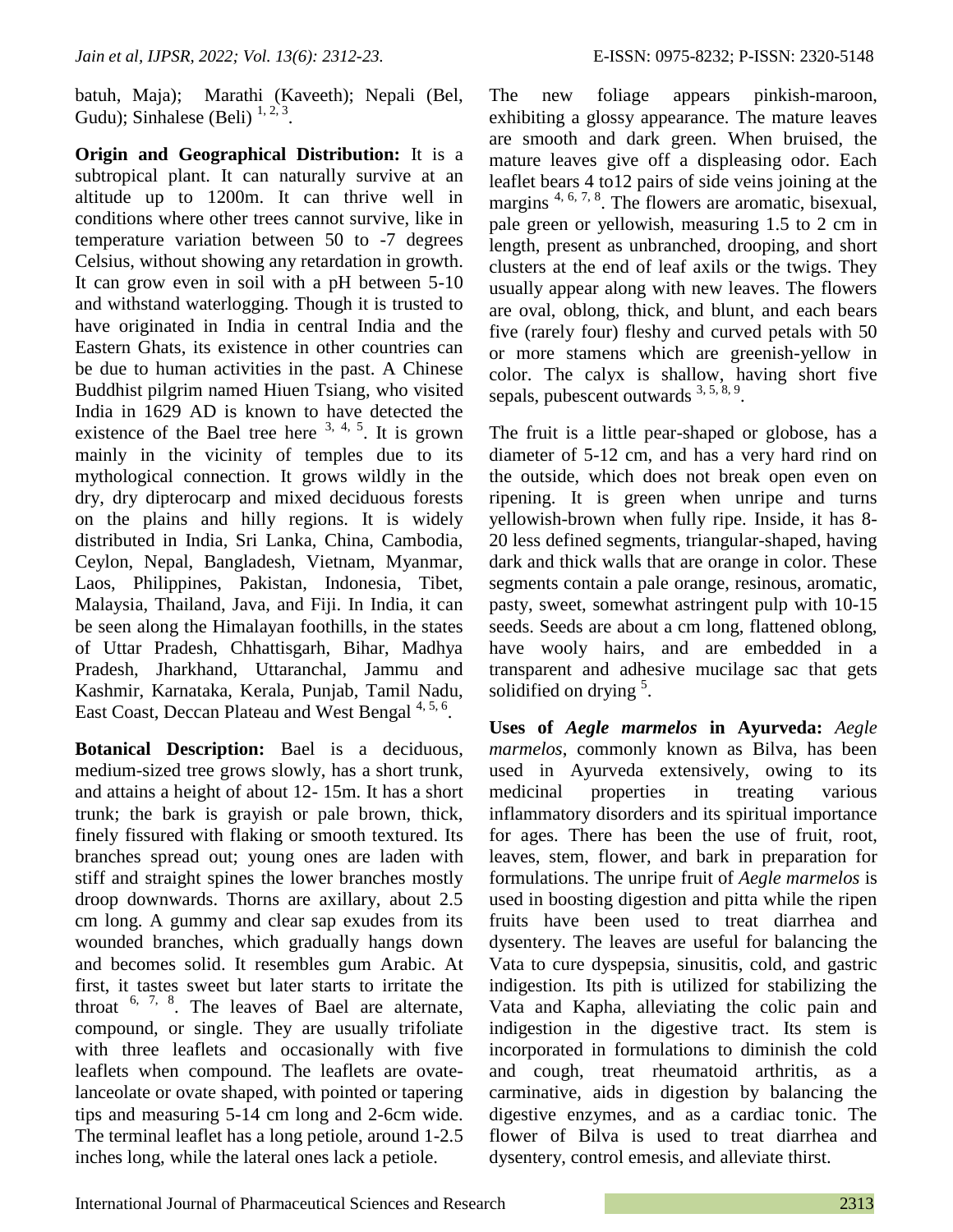The oil obtained from the flowers is used to mitigate cold and congestion in the chest, inflammation, and pain, and enhance the complexion. Roots of the plant stabilize the tri dosha and relieve the colic pain and vomiting sensation. However, the roots of *Aegle marmelos* hold an exceptional and valuable place in Ayurveda as a paramount component of the group called Dashamoola, which is a formulation of ten important plant roots used in Ayurveda, imparting its anti-inflammatory properties to the preparation. A few important formulations that incorporate parts of this important plant in their preparation are Kutajavaleha (for piles, irritable bowel syndrome, and other ailments related to the gut), Bilwa Taila (for treating ailments related to the ear, like hearing difficulty, tinnitus, *etc*.), Vilwadi Gulika (to treat insect bites and certain infections), Brihat Gangadhara Churna (for treatment of diarrhea and dysentery, ailments of the digestive tract), *etc*., to name a few  $^{10, 11, 12, 13, 14}$ .

**Ethnobotanical uses of** *Aegle marmelos***:** It has been used traditionally and ethnobotanically by the indigenous and conventional people to heal and treat several diseases and disorders, a curative measure learned by the indigenous and conventional people their experiences and their inquisitive and experimentative survival techniques. Habitually and gradually, people got convinced of the thought that the healing provided by the natural sources would never harm their body in any sense; hence they used all the available plant resources for food and fodder, building houses, and useable items and their medicinal properties. Amongst many such plants and trees listed in ethnobotany and ethnomedicine, *Aegle marmelos* finds a very prominent place. Its ethnobotanical usage and ethnoconservation have been done since time immemorial. People have conserved trees of Bael in sacred groves. They regarded the leaves of this tree as sacred because of its trifoliate shape, giving it a resemblance to Trishul of Lord Shiva, Trikal (The three Lords Brahma, Vishnu, and Mahesh), the three eyes of the Supreme Shiva, three lingas, Trishakti (Knowledge, action, and desire) and three syllables a, u and m of Omkar. It is believed to have emerged from the body of Goddess Parvati, and hence it is affectionate to Lord Shiva. The leaves, when offered to the Idol of Lord Shiva, are believed to cease all bad karmas of

a person, and if it is brought in the vicinity of a person, then it would ward off all the negative energies and emit Sattva or the positive vibes all around. In ethnomedicine, people used all the parts of *Aegle marmelos* to treat various ailments. The fruit of the Bael tree has been used to treat issues like diarrhea, dysentery, constipation, epilepsy, high blood pressure, intestinal parasites, and ulcers. It has been used as an effective tonic for the brain and heart. The tribals also used the dried powder of fruit and mixed it with mustard oil to treat skin burns. People have consumed the fruit in its ripe and unripe form. The tribals and locals have traditionally used the root bark to stop the recurrence of intermittent fever, treat cases of fish poisoning, dog bite, amoebiasis, rheumatism, cardiac palpitations, and other cardiac ailments and state of melancholia. People used the juice of root bark and mixed it in milk along with cumin seeds to improve the quantity of seminal fluid.

The flowers of the Bael tree have been used to treat gastrointestinal diseases, as an anti-diabetic natural source, local anesthetic, *etc*. The leaves have been used to cure diabetes, ulcers, cardiac problems, beriberi, acute bronchitis, emesis, asthma, cuts, wounds attributable to animal interactions, abscess, dropsy, eye infections, cold, and cough, infections of the respiratory tract, *etc*. The leaves have been used as a tonic to manage healthy hair by incorporating its oil with cumin seeds and rubbing it on the scalp. The tribals used the seeds even for healing wounds of animals and as fodder for them. The oil obtained from the seeds has been used for its antibacterial and antifungal activities <sup>15</sup>.

The extensive use of Bael in ethnomedicine and Ayurveda had evoked much interest in the inquisitive minds of the herbal industry. This is the reason behind extensive research in the formulation of medicines and supplements using their different parts. It is evident from the trending sales of herbal products worldwide that people are inclined to use herbal products and supplements to maintain general wellness and treat several diseases and disorders of physical and mental state. Using herbal products over synthetic products is now an open secret. Nearly one lac people die annually succumbing to the toxic effects of synthetic drugs <sup>16</sup>. There are minimal side effects with the use of herbal remedies, provided care is taken to not take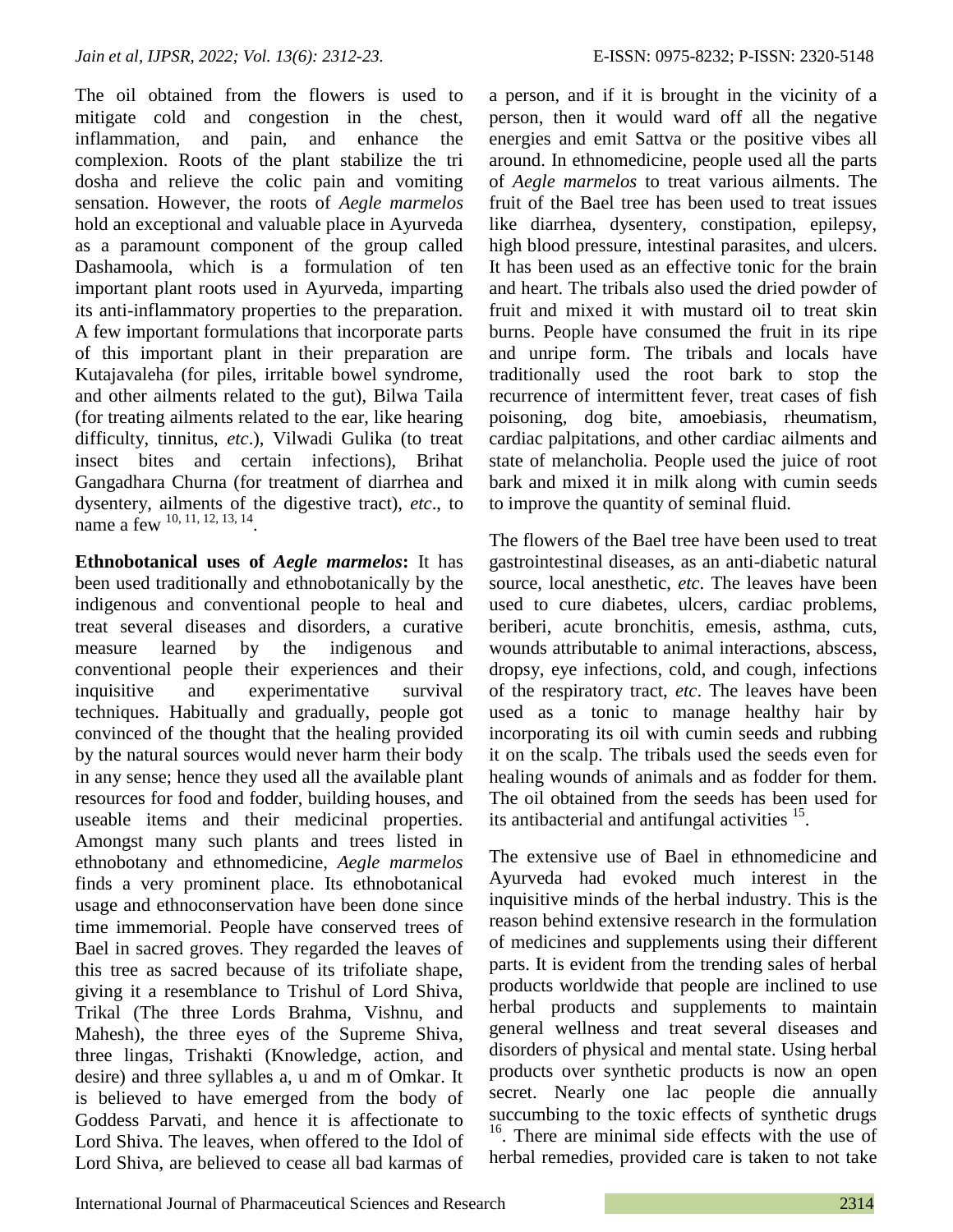them alongside any medicine of some other system of medicine and no over-usage is done. The herbal preparations are to be taken after consultation of a health practitioner only to avoid any impact of contraindications, adverse effects associated with their interaction with food and other drugs, and side effects associated with their usage beyond permissible doses. Attributing to this tree's medicinal properties, big giants of herbal industries have been manufacturing various herbal preparations using Bael as their ingredient like Bael Patra powder, Bael fruit powder, Bael tablets, Capsules, Churna, Sharbat, Murabba, Candy, Hair tonic, Bael fruit tea, Bael prash, Bael tincture, *etc*., to name a few.

There has been extensive research on this tree to prove more of its medicinal properties, isolate the phytoconstituents present in it to prove and establish their association with various pharmacological activities displayed by the plant, elucidate the structure of various phytoconstituents, and validate of methods used in the research work. This will pave the way for clinical trials of the drug; after successful completion, the industry can formulate a medicine for treating those ailments.

**Chemical constituents:** *Aegle marmelos* has been found to contain many alkaloids, coumarins, flavonoids, steroids, essential oils, *etc.*, present in different parts of the plant, like its fruit, leaves, root, and bark. All parts of the plant are found to contain many phytoconstituents of therapeutic value. Based on vast research done on *Aegle marmelos* to date, the following chemical constituents have been isolated-

**1. Fruit:** The alkaloids isolated from the Bael fruit are Aegelinine, marmeline, aegelin, marmesiline, O-methyl halfordinol, and O-(3,3-dimethylallyl) halfordinol. The coumarins isolated are 6-(4 acetoxy-3-methyl-2-butenyl)-7-hydroxyl coumarin,  $6-(2-hydroxy - 3-hydroxymethyl - 3-butenyl) - 7$ hydroxycoumarin, 8-[(3-methyl-2-oxo-3-buten-1 yl) oxy]-7H-furo[3,2-g] benzopyran-2-one, 6 formylumbilliferone, 8-hydroxysmyrindiol, decursinol, isofraxidin, alloimperatorin, demethylsuberosin, psoralen, isogosferol, marmelonine, isophellodenol C, marmesin, scoparone, marmelosin, Scopoletin, xanthotoxin, umbelliferone, xanthotoxol and xanthoarnol. Flavonoids and Phenolic acids isolated are namely ferulic acids, chlorogenic acid, gallic acid, ellagic acid, quercetin, kaempferol, and protocatechuic acid. Several volatile compounds found are dehydro-p-cymene, (E)-2-Octenal, citronellal, citral, caryophyllene oxide, carvone, carvyl acetate, acetoin, 3,5-octadiene-2-one, dihydro-beta ionone, hexanal, limonene, eugenol, humulene oxide, hexadecane, linalool oxide, alpha humulene, alphacubebene, p-cymene, isoamyl acetate, pulegone, verbenone, beta-ionone, beta-caryophyllene, betaphellandrene, beta-cubenene, (E)-6,10-dimethyl-5,9-undecadien-2-one, (E, E)-2,4-Heptadienal. Carbohydrates isolated are glucose, sucrose, galactose, arabinose, fructose, L-rahaminose, and uronic acid. Vitamins that are found are riboflavin and ascorbic acid. Organic acids found are tartaric acid, malic acid, and oxalic acid. Tannin isolated is skimmianine. Terpenoid found is an alphaphellandrene  $^{7, 8, 17, \overline{18}}$ .

**2. Seeds and Gum:** The seeds and gum of Bael fruit are found to contain coumarin luvangtin, carbohydrates like glucose, galactose, arabinose, rhamnose, galacturonic acid, xylose, and threose. Various fatty acids isolated are stearic acid, oleic acid, palmitic acid, linoleic acid, myristic acid, linolenic acid, and ricinoleic acid  $18$ .

**3. Leaves:** Alkaloids isolated from the leaves are O-(3,3-dimethylallyl) halfordinol, Aegelin, marmeline, N-2-ethoxy-2-(4-methoxyphenyl) ethylcinnamamide, aegelinosides A and B, N-2 methoxy-2-[4- $(3,3)$ <sup>2</sup>-dimethylallyloxy) phenyl], anhydomarmeline,  $N - 2$  - methoxy – 2 - (4methoxyphenyl) ethylcinnemamide. Phenylpropanoids that are found are hydrocoumarins, lignans, phenylpropenes, Aegelinine, and Marmesin. Marmelosin, marmesinine, rutin and beta-sitosterol-beta-D-glucoside are also found in the leaves. The terpenoids are alpha-phellendrene, p-cymene, p-menth-1-en-3,5-diol, gammasitosterol, and limonene. Other constituents found present in the leaves are rutaretin, montanine, N-pcis-and trans-coumaroyltyramine, betulinic acid, valencic acid, 4-methoxybenzoic acid, and transcinnamic acid  $6, 17, 18$ .

**4. Bark:** Constituents isolated from the bark are coumarins *viz*. Umbelliferone, Marmesin, Marmin, Aegelinol. Alkaloids found are Gamma-Fagarine,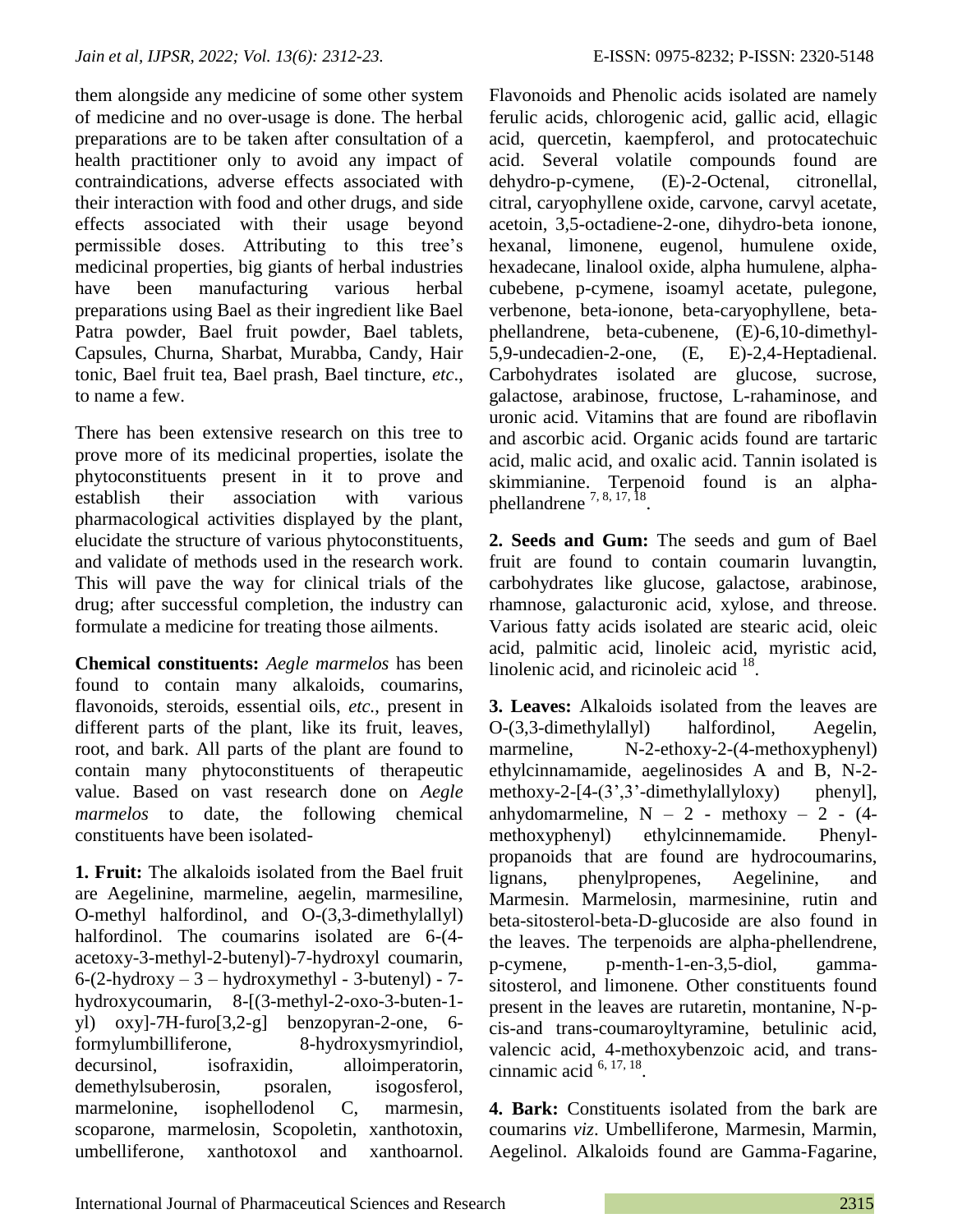Skimmianine. Other compounds which have been found are Gamma- Sitosterol, Skimmiarepin A, and Skimmiarepin C $^{18}$ .

**5. Roots:** The roots are found to contain coumarins like Umbelliferone, Xanthotoxin, Psoralen, Scopoletin, Marmin, Marmesin and Aegelinol. Alkaloids isolated are Gamma-Fagarine, Tembamide, haplopine, dictamine and skimmianine 18 .

**Pharmacological Activities:** *Aegle marmelos* is a plant of immense medicinal use. Since time immemorial, almost all parts of the plant have had the therapeutic potential to cure several ailments because of the potent phytoconstituents present in them. Researchers isolated these phytoconstituents and pharmacological activities were performed to prove that the plant exhibits the potential of curing many diseases due to its phytoconstituents.

- **1. Anticancer Activity:** Methanolic and acetone extracts of *Aegle marmelos* were found to be effective against tumor cells HEp-2 and MDA-MB-231saving the normal Vero cells, hence exhibiting anticancer potential <sup>19</sup>.
- **2. Analgesic Activity:** Stem bark aqueous extract of *Aegle marmelos* was found to exhibit a dosedependent analgesic effect in the acetic acidinduced writhing in mice and tail-flick test in rats <sup>20</sup> .
- **3. Antipyretic Activity:** The ethanolic leaf extract of *Aegle marmelos* at the dose 200 and 400mg/kg body weight was found to reduce the raised temperature  $(p<0.001)$  of albino rats in Brewer's yeast induced pyrexia in a dosedependent way, succeeded by the aqueous extract. The antipyretic activity was comparable with paracetamol taken as standard  $^{21}$ .
- **4. Anti-inflammatory Activity:** The hydroalcoholic extract of *Aegle marmelos* leaves showed remarkable anti-inflammatory activity in acute carrageenan-induced rat paw edema compared to standard drug indomethacin 22 .
- **5. Anti-malarial Activity:** Alcoholic extract of *Aegle marmelos* was found to be effective against the NK 65 Strain of Plasmodium

berghei by exhibiting schizontocidal activity both in vivo and in vitro at a dose of 1g/kg for four consecutive days and 100microgram/kg  $^{23}$ .

- **6. Antioxidant Activity:** The high concentration of total phenolic and total flavonoid content in the leaf extract of *Aegle marmelos* was found to be responsible for scavenging the free radicals and exhibiting potent antioxidant activity comparable to the standard vitamin C  $^{24}$ .
- **7. Hepatoprotective Activity:** The leaf extract of *Aegle marmelos* at a dose of 100mg/kg was found to exhibit potent hepatoprotective activity in PCM-induced hepatotoxicity in Wistar rats, comparable to the silymarin group. When Piperine was co-administered with a low dose of 25mg/kg of *Aegle marmelos* extract, the hepato-protective effect was found to have got potentiated <sup>25</sup>.
- **8. Antidiabetic Activity:** The methanolic extract of leaves of *Aegle marmelos* remarkably reduced the oxidative stress in alloxan-induced diabetes in albino rats. The extract was found to significantly reduce hydroperoxide levels, conjugated diene, and lipid peroxidation in the liver and serum-induced by alloxan, thereby lowering the total blood sugar level  $^{26}$ .
- **9. Antimicrobial Activity:** Acetone and methanolic extracts of *Aegle marmelos* were found to exhibit potential anti-microbial activity against the tested microbes, especially against S. marcescens due to the presence of biologically operating chemical constituents <sup>19</sup>.
- **10. Antiulcer Activity:** The methanolic leaf extract of *Aegle marmelos* was found to have remarkably reduced the ulcer index, gastric volume, and free acidity in aspirin and pylorus ligation induced gastric ulcers in rats. The extract was found to decrease ulceration in indomethacin-induced ulcers significantly. The water immersion stress test induced ulcers in rats at a dose of 200-400mg/kg body weight  $27$ .
- **11. Gastroprotective Activity:** The aqueous extract of the ripen fruit pulp of *Aegle marmelos* was found to have provided gastric mucosal protection in gastric ulceration induced by aspirin, cold restraint stress, and cerebellar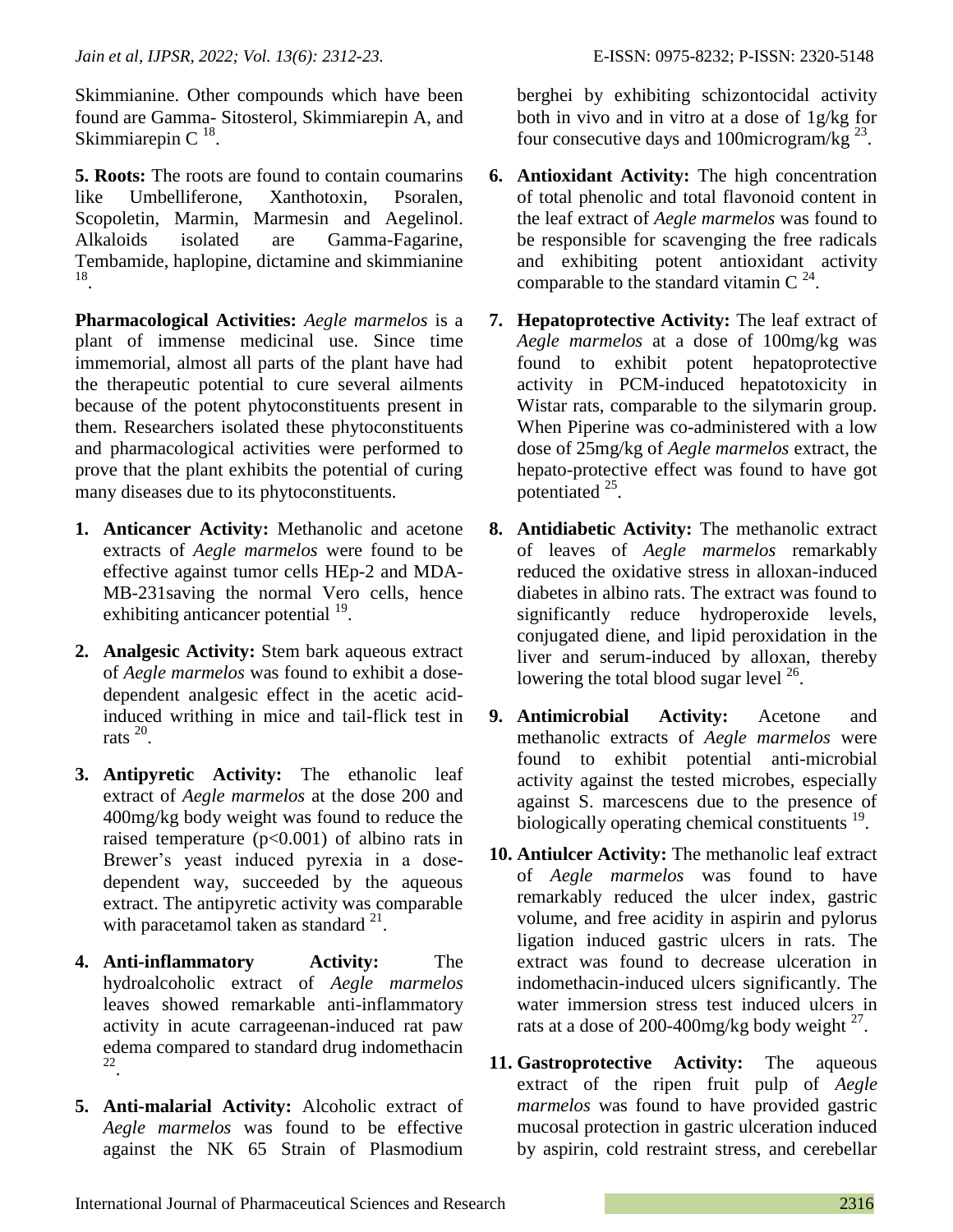nodular lesion in adult albino rats by significantly increasing the 5hydroxytryptamine level and enterochromaffin  $cell count^{28}$ .

- **12. Antidiarrheal Activity:** The decoction of the dried unripe fruit pulp of *Aegle marmelos* was found to show potent antidiarrheal activity in infectious diarrhea by affecting the production and activity of specific enterotoxins and the colonization of bacteria in the epithelium of the gut. The extract also affected the generation of cholera toxins, binding both labile and cholera toxins to the Ganglioside monosialic acid receptor GM1  $^{29}$ .
- **13. Cardioprotective Activity:** The aqueous leaf extract of *Aegle marmelos* was found to have shown remarkable cardioprotective activity in doxorubicin-induced cardio-toxicity in Wister albino rats, due to the presence of certain flavonoids in it. This was found to be comparable to the existing synthetic standard drug carvedilol  $30$ .
- **14. Radioprotective Activity:** The leaf extract of *Aegle marmelos* was found to exhibit potent radioprotective activity by reducing the symptoms of sickness induced by radiation and increasing the survival in Swiss male albino mice, possibly by scavenging the free radicals and arresting peroxidation of lipids along with increasing glutathione  $31$ .
- **15. Anti Spermatogenic Activity:** The extract of leaves of *Aegle marmelos* was found to exhibit potent anti-spermatogenic activity by withstanding the process of spermatogenesis and decreasing the motility of the sperms in rats 32 .
- **16. Anti-anxiety and Antidepressant activities of**  *Aegle marmelos***:** The methanol leaf extract of *Aegle marmelos* was found to show remarkable anxiolytic and antidepressant activity, probably due to the rising level of monoamines at the postsynaptic sites and it was also found to intensify the anxiolytic and antidepressant activity of the standard drugs imipramine and fluoxetine <sup>33</sup>. The methanolic leaf extract of *Aegle marmelos* was found to show dosedependent, significantly increased anxiolytic

activity, possibly due to GABA facilitatory action of certain phytoconstituents present in the leaves of *Aegle marmelos* like flavonoids, phenols, tannic acid marmesinin, saponin, *etc* 34 . The extract of *Aegle marmelos* showed potent anxiolytic activity when given in higher doses to test animals, as shown by the standard drug Diazepam. The anxiolytic effect produced by *Aegle marmelos* did not show any impairment in motor coordination, contrary to the skeletal muscle relaxation shown by diazepam. *Aegle marmelos* can thus be used as an effective remedy for anxiety without showing side effects, unlike standard synthetic drugs available <sup>35</sup>.

The aqueous extract of the drug *Aegle marmelos,* when given at a low dose of 75mg/Kg and a high dose of 300mg/Kg, showed appreciable antidepressant activity on the fourteenth day in comparison to the standard drug Fluoxetine given at a dose of  $20$ mg/Kg to the test animal  $36$ . The ethanol leaf extract of the drug *Aegle marmelos* showed significant anti-anxiety and antidepressant activity compared to standard when given to test animal Wister albino rats. The phytochemical screening of extract was found to show the presence of alkaloids, saponins, and steroids, which were thought to be accountable for the pharmacological activity of the plant  $37$ . The aqueous and ethanol extracts of *Aegle marmelos* showed remarkable anxiolytic activity in the Light Dark Model and the Open Field Test Models and even in the biochemical estimation, comparable with the standard drug Diazepam. The drug exhibited this activity possibly owing to GABA-dependent facilitation of various phytoconstituents present in the drug viz. flavonoids, saponin, marmesinin, tannic acid phenols, *etc.* 38 .

**17. Antihyperlipidemic Activity:** The ethanolic, aqueous, and chloroform extracts of leaves of *Aegle marmelos,* when given at a dose of 250mg/kg to triton instigated hyperlipidemic rats, was found to reduce their level of triglycerides, low and very-low-density lipoproteins and total cholesterol and increased the level of high-density lipoprotein considerably, possibly due to the presence of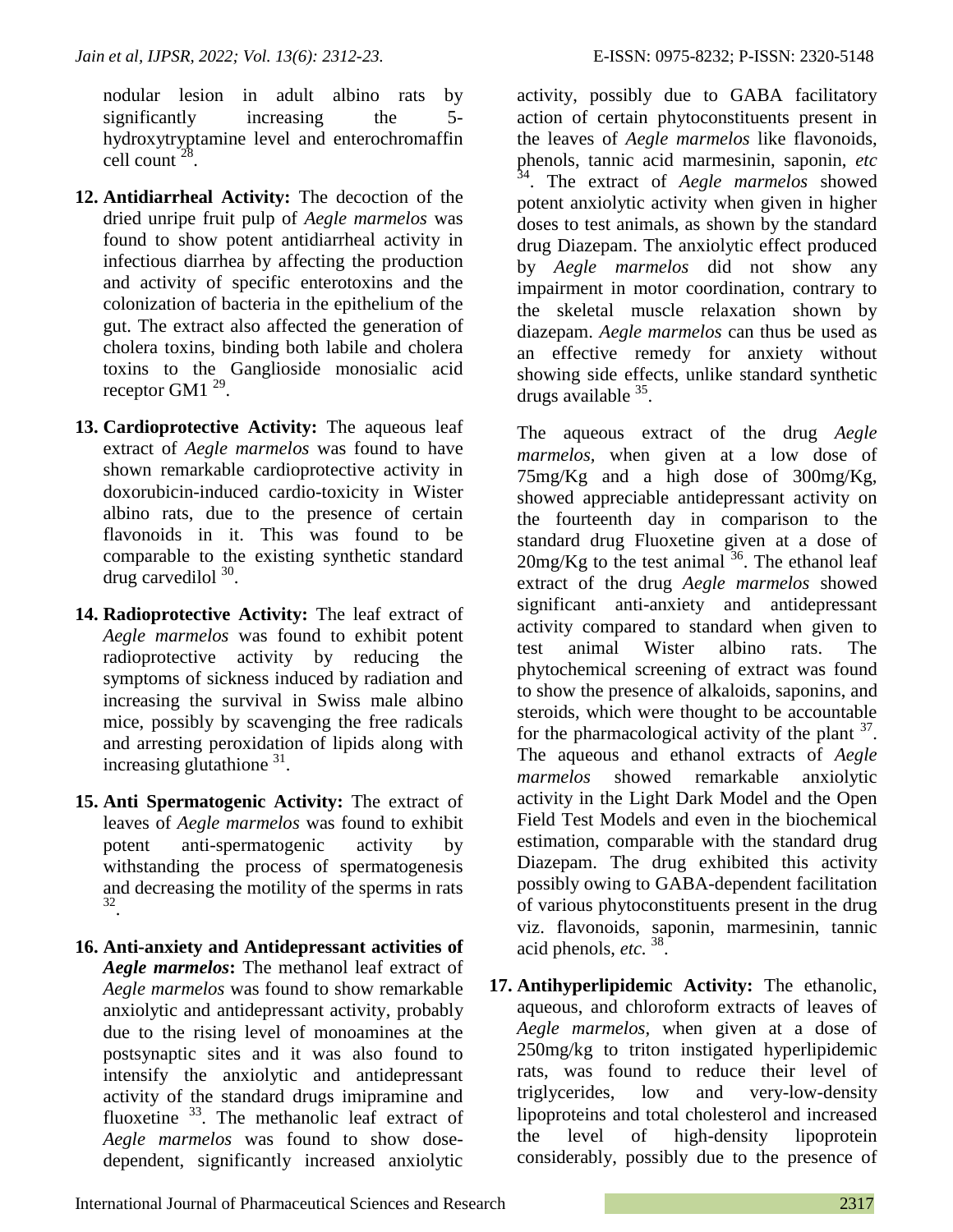phytoconstituents like saponins, flavonoids, beta-sitosterol, tannins and polysaccharides <sup>39</sup>.

**CONCLUSION:** *Aegle marmelos* has not only been a plant of immense ethnobotanical and spiritual importance but has been researched by many people for its other medicinal uses owing to the presence of a large number of phytoconstituents present in various parts of the plant. It has been thus seen at large as a plant of economic importance by various pharma companies and the herbal drug industry for the preparation and selling of its formulations for use in humans. It has been researched widely for its various therapeutic activities; however, there is still a lot of scope for advanced research on its psychotropic properties so that herbal preparations can be formulated for the human population to fight some diseases belonging to this category and reduce the reckless and addictive use of the available synthetic drugs used by people nowadays to combat the outcome of their stressful lifestyle.

## **ACKNOWLEDGEMENT: Nil**

## **CONFLICTS OF INTEREST: Nil**

### **REFERENCES:**

- 1. Savita, Singh AP and Singh AP: *Aegle marmelos* (L.) Bael: A Systemic Review. Journal of Drug Delivery and Therapeutics 2021; 11(3): 131-136.
- 2. Parmar C and Kaushal MK: *Aegle marmelos* Correa In: Wild Fruits of the Sub-Himalayan Region. Kalyani Publishers New Delhi India 1982; 1-5.
- 3. Gunduluru Swathi: *Aegle marmelos* (Bael)- A handbook on Sacred Bilwa Plant with Medicinal Properties. International E-Publication, Indore MP India 2014.
- 4. Pathirana Chamila Kumari, Madhujith Terrence and Eeswara Janakie: Bael (*Aegle marmelos* L. Correa), A Medicinal Tree with Immense Economic Potentials. Hindawi Advances in Agriculture Volume 2020, Article ID 8814018:1-13
- 5. Sharma Nidhi and Dubey Widhi: History and Taxonomy of *Aegle marmelos*: A Review. International Journal of Pure and Applied Bioscience 2013; 1(6): 7-13.
- 6. Johar Vishal, Phogat Neeraj and Bisht Vinita: Bael (*Aegle marmelos*) Extraordinary Species of India: A Review. International Journal of Current Microbiology and Applied Sciences 2017; 6(3): 1870-1887.
- 7. Patel Pushpendra K, Sahu Jyoti, Sahu Lokesh, Prajapati Narendra K and Dubey BK: *Aegle marmelos*: A Review on its Medicinal Properties. International Journal of Pharmaceutical and Phytopharmacological Research 2012; 1(5): 332-341.
- 8. Gutte Sakshi Hanumant, Shinde Prajakta Kailas, Shinde Aishwarya Avinash and Musmade Deepak Sitaram: *Aegle marmelos*: Multieffective Medicinal Tree. International J of Creative Research Thoughts 2020; 8(9): 2518-30.
- 9. Pandey AK: Bael (*Aegle marmelos* Correa.). Underutilized Fruit Crops: Importance and Cultivation. Jaya Publishing House October 2015; 81-130.
- 10. Rajaram Azad, Vanaja GR, Vyakaranam Preeti, Rachamallu Aparna, Reddy Gorla V, Anilkumar Kotha, Arunasree Kalle M, Dhyani Anurag, Prasad Narapureddy Krishna, Sharma Sakshee, Joshi Mahesh Chandra, Kimothi Gaya Prasad, Brindavanam N B and Reddanna Pallu: Antiinflammatory Profile of *Aegle marmelos* (L.) Correa. (Bilva) with special reference to young roots grown in different parts of India. Journal of Ayurveda and Integrative Medicine 2018; 9(2): 90-98.
- 11. Nigam Vinita and Nambiar Vanisha S: Knowledge, practice, and use of *Aegle marmelos* (L.) Correa leaves among naturopathy and ayurvedic practitioners of Vadodara city and desk review on various commercial formulations available in health and disease especially diabetes. International Journal of Phytomedicine 2017; 9: 451-460
- 12. Mitra Achintya, Das Debajyoti, Sharma Bhagwan Sahai, Khanduri Shruti, Mahajon Bidhan, Rana Rakesh, Singhal Richa and Srikanth Narayanam: Clinical Efficacy and Safety of Brihat Gangadhar Churna in the Management of Irritable Bowel Syndrome: A Prospective Open-label Study. Journal of Research in Ayurvedic Sciences 2019; 3(3): 92-99.
- 13. Shubha PU, Sudheendra V. Honwad and Shrinidhi. R. Ballal: A review on Bilwadi Gutika. International Ayurvedic Medical Journal 2017; 5(2): 501-506.
- 14. Mishra Shiromani and Chalmela Neha: Review of Bilwa-A marvelous medicine. Global Journal for Research Analysis 2020; 9(3): 51-52.
- 15. Dutta Abhijit, Lal Neeta, Naaz Musarrat, Ghosh Abhijeet and Verma Rupa: Ethnological and Ethno-medicinal Importance of Aegle marmelos (L.) Corr (Bael) Among Indigenous People of India. American Journal of Ethnomedicine 2014; 1(5): 290-312.
- 16. Rafieian Kopaei Mahmoud, Majlesi Maedeh and Karimi Ali: Herbal versus Synthetic Drugs: beliefs and facts. Journal of Nephropharmacology 2015; 4(1): 27-30.
- 17. Yadav Narayan P and Chanotia CS: Phytochemical and Pharmacological Profile of Leaves of *Aegle Marmelos* Linn. The Pharma Review Nov-Dec 2009; 144-149.
- 18. Murthy Hosakatte Niranjana, Bhatt Medha A and Dalawai Dayanand: Bioactive Compounds of Bael (*Aegle marmelos* (L.) Correa) In: Murthy H., Bapat V. (eds) Bioactive Compounds in Underutilized Fruits and Nuts. Reference Series in Phytochemistry. Springer Cham 2019; 1-28.
- 19. Nagarajan Kayalvizhi, Seemaisamy Revathi, Faruck Lukmanul Hakkim, Gattu Sampath, Neelamegam Rameshkumar, Bakshi Hamid A, RashanLuay, M.Al-Buloshi and Hasson SSAA: Anti-Microbial and Anti-Cancer Activity of *Aegle marmelos* and Gas Chromatography Coupled Spectrometry Analysis of their Chemical Constituents. International Journal of Pharmaceutical Sciences and Research 2019; 10(1): 373- 380.
- 20. Ghodki Sarang Gajanan, BoradeSanjio Bhimrao, PiseHarshal, Motghare Vijay, Mehani Rekha Sanjay and Wadgbalkar Prashant: Evaluation of Analgesic activity of *Aegle marmelos* stem bark in experimental animals. International Journal of Basic and Clinical Pharmacology 2016; 5(3): 1081-1086.
- 21. Vyas Amber, Bhargava Sushil, Bhargava Paridhi, Shukla SS, Pandey R and Bhadauria RS: Evaluation of the antipyretic potential of *Aegle marmelos* (L.) Correa leaves.